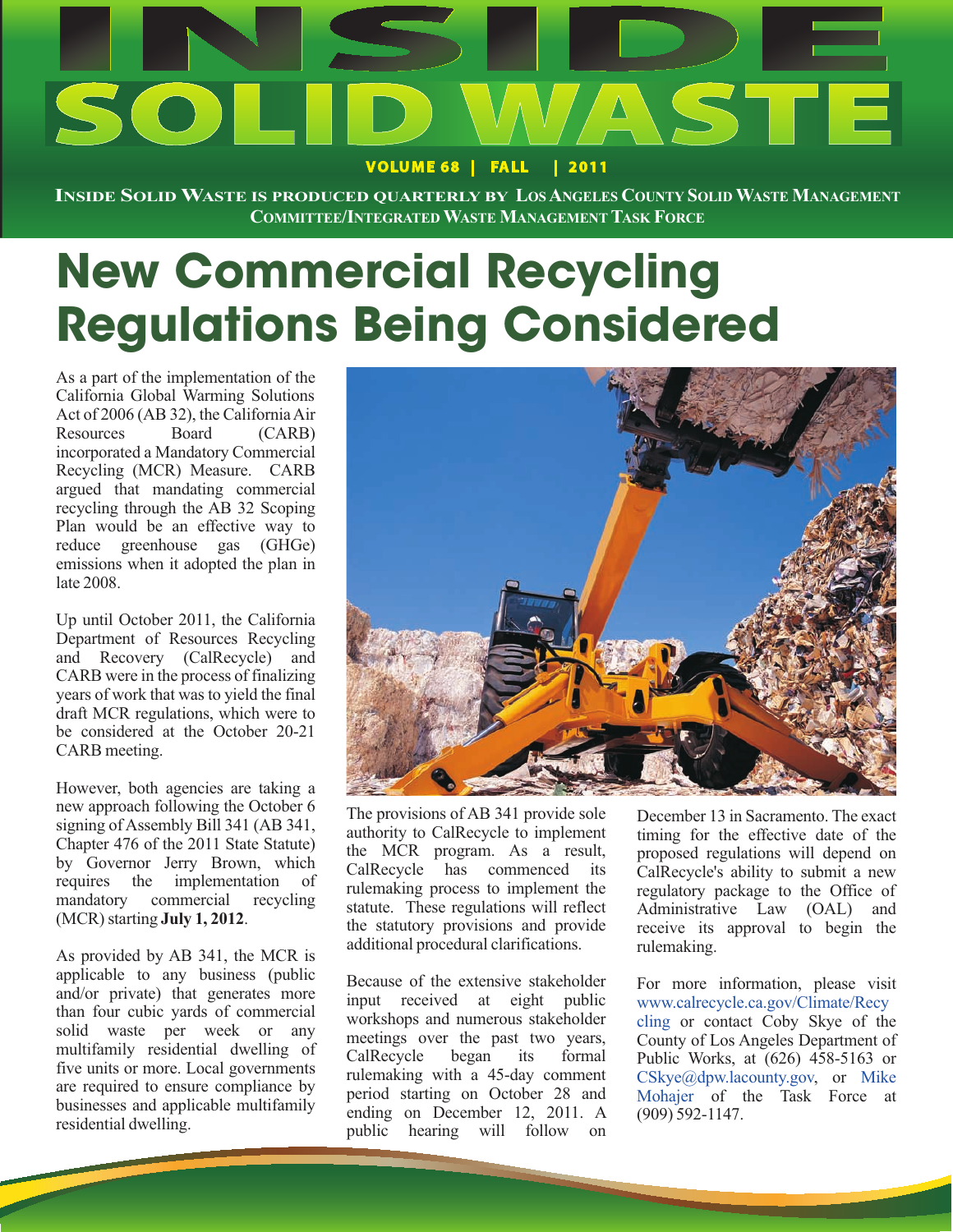#### **HOUSEHOLD HAZARDOUS WASTE PERMANENT COLLECTION CENTERS**

City of Los Angeles Permanent Collection Centers are *open on Saturday and Sunday from 9 a.m. - 3 p.m., unless otherwise noted.* For information, call **1 (800) 98-TOXIC (988-6942).** Services suspended during rainy weather.

> **Gaffey Street Collection Center** 1400 N. Gaffey Street San Pedro, CA 90731

**Hyperion Treatment Plant** 7660 W. Imperial Highway, Gate B Playa Del Rey, CA 90293

#### **Washington Boulevard Collection Center** 2649 E. Washington Boulevard Los Angeles, CA 90021

#### **Randall Street S.A.F.E. Center**

11025 Randall Street Sun Valley, CA 91352

**UCLA Location** *(E-waste acceped on Saturdays only)* 550 Charles E. Young Drive West Los Angeles, CA 90095 *Open Thursday, Friday, and Saturday 8 a.m. - 2 p.m.*

> **Los Angeles/Glendale Collection Center** 4600 Colorado Boulevard Los Angeles, CA 90039

#### **Antelope Valley Environmental Collection Center Antelope Valley Public Landfill**

1200 West City Ranch Road Palmdale, CA 93551 Note: *Open 1st and 3rd Saturday each month 9 a.m. - 3 p.m., rain or shine. Common items accepted include household cleaners, paint, unused medications, sharps waste, household batteries, TV's, computers, stereos, and printers For more information, call County Public Works at 1 (888) CLEAN-LA (253-2652)*

### **INSIDE SOLID WASTE NEWSLETTER**

Task Force PE & I Subcommittee Chair - **Mike Mohajer** • Writer - **Suk Chong •** Production Coordinator - **Michael Kaspar** • Graphic Designer - **James Johnson**

For information, call Tranette Sanders at 626-458-3562, M -Th, 7 a.m. - 5:30 p.m.



**Visit www.lacountyiswmtf.org where you can find agendas, meeting minutes, and copies of the Inside Solid Waste newsletter.**

**JOIN THE TEAM:** If you are interested in participating on the Los Angeles County Solid Waste Management Public Education Subcommittee or if you would like to submit an article for *Inside Solid Waste,* please contact **Suk Chong at** 626-458-5167, (schong@dpw.lacounty.gov.), or **Michael Kaspar** at 626-458-4088, (mkaspar@dpw.lacounty.gov.). Quarterly meetings are held at the County Public Works Headquarters to discuss and review upcoming newsletters. If you want to be involved or to contribute, please join the Subcommittee!

#### **WEEKLY HAZARDOUS WASTE ROUNDUPS**

**Household Hazardous Waste/ Electronic Waste Roundups** are conducted on Saturdays from 9 a.m. to 3 p.m., rain or shine, unless otherwise noted. For more information, call County Public Works at **1 (888) CLEAN-LA (253-2652),** or visit **www.CleanLa.com.**

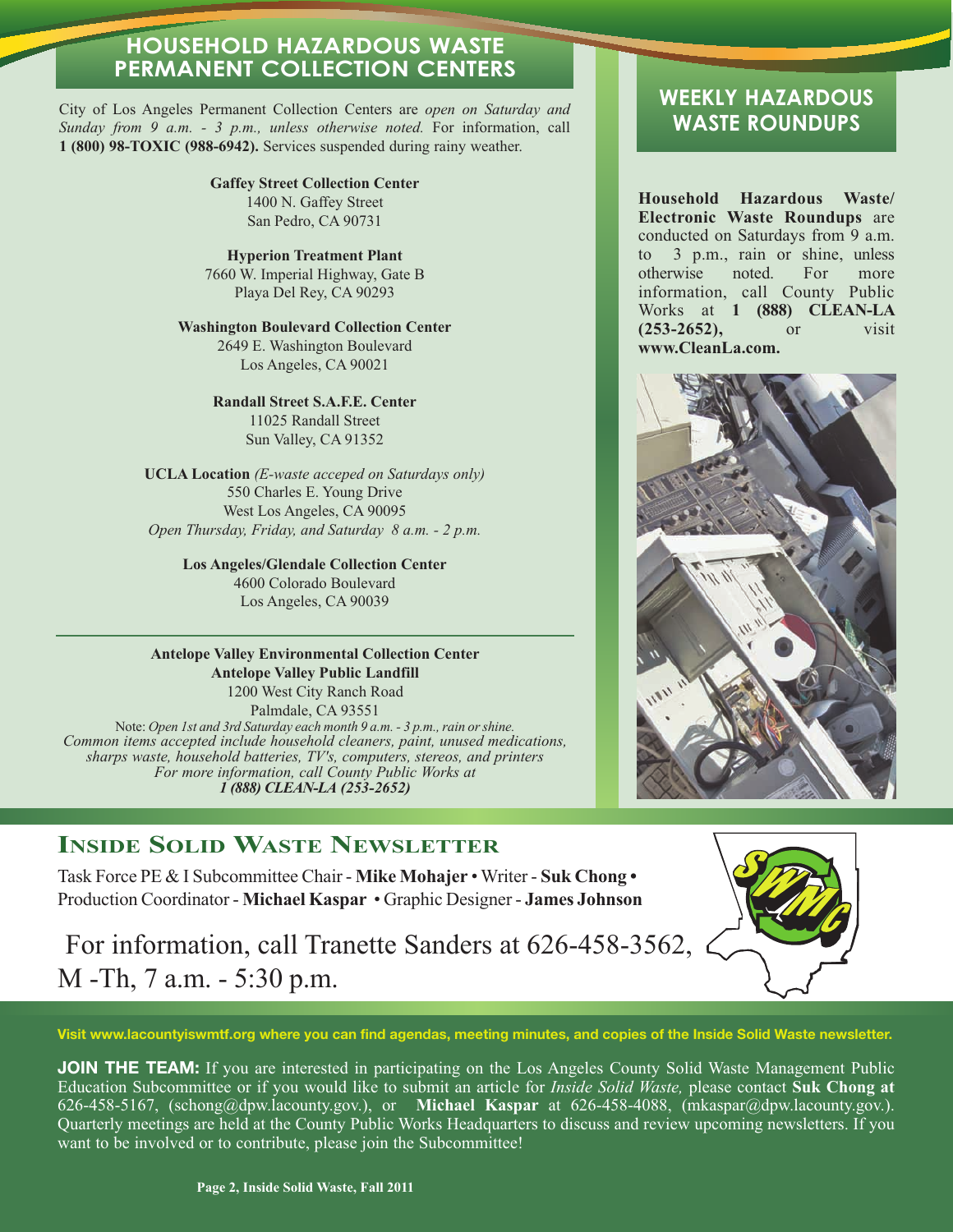## **ONE STEP CLOSER TO A LITTER FREE LA COUNTY!**

Phase two of the County's plastic bag ban ordinance in unincorporated communities goes into effect on January 1, 2012. Approximately 700 small grocery stores, convenience stores, foodmarts, and pharmacies located in the unincorporated County areas, will no longer provide single-use plastic carryout bags. Instead, customers will brown bag use their own reusable bags or buy recyclable paper carryout bags for a charge of ten cents per bag.

The ban on plastic carryout bags will substantially reduce litter, protect the environment, and strengthen the County's efforts to reduce the negative impact of single-use plastic bags.

Phase one of the plastic bag ban ordinance went in to effect on July 1, 2011and applied to supermarkets and large pharmacies.

For more information please visit, www.aboutthebag.com or call (888) CLEANLA.



## **AQMD Promotes New Energy Policy**

The South Coast Air Quality Management District (SCAQMD) Governing Board's recent approval of the "Air Quality-Related Energy Policy" (Energy Policy) marked a major milestone in the promotion of zero and near zero emission strategies, energy efficiency and conservation, and greater use of renewables in the South Coast Air Basin.

The approval followed several months of extensive input from more than 140 business, community and environmental organizations, the Task Force and government agencies.

The 10 policies and 10 action items spelled out in the Energy Policy provide an insight into the SCAQMD's efforts to achieve these challenging objectives, given the fact that transportation sources, which account for approximately 90 percent of those emissions, are not regulated by the SCAQMD.

The County of Los Angeles Department of Public Works estimates that emission reductions could be realized in three ways: (1) reducing transportation emissions resulting from long distance shipping of waste, (2) eliminating methane production from waste that would otherwise be



landfilled; and, (3) displacing the use of fossil fuels by net energy (fuel and electricity) produced by conversion technologies.

The Energy Policy continues to reflect the SCAQMD's commitment to "technology neutrality", provided the technology has the potential to reduce air emissions and meet other performance standards. One of the actions outlined in the Energy Policy promotes further development of low emitting biogas technologies and other clean energy sources from biomass.

The Task Force is supportive of this particular proposed action and in its September comment letter encouraged the SCAQMD to recognize the "net emission reduction potential" of solid waste conversion technologies.

For more information regarding the Energy Policy, please visit SCAQMD's website: www.aqmd.gov/prdas/climatechange /EnergyPolicy.html.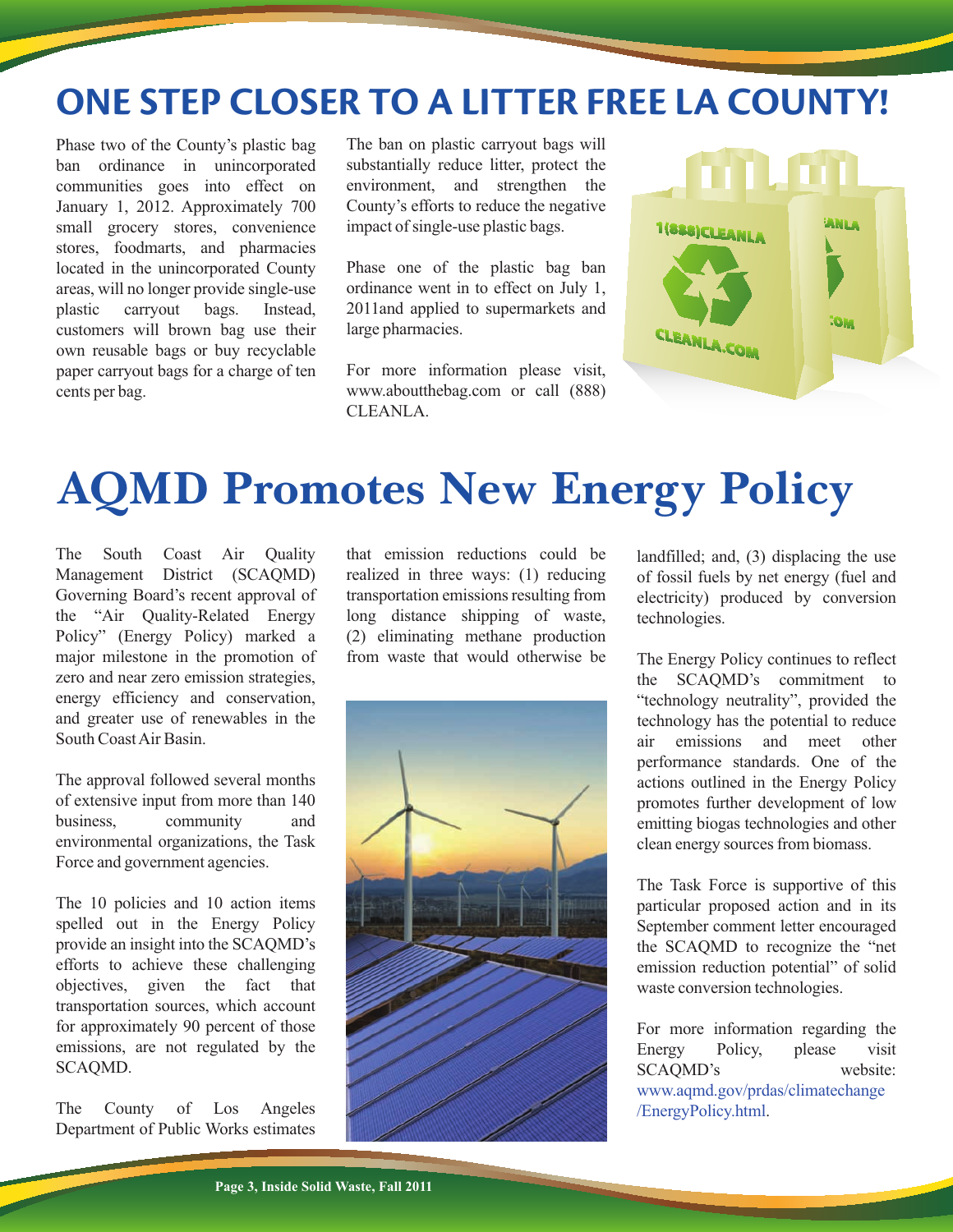## **Cap-and-Trade Regulations on Track For January 2012**

As the lead agency for implementing the California Global Warming Solutions Act of 2006 (AB 32, Núñez, Chapter 488, Statutes of 2006), the California Air Resources Board (CARB) developed and adopted the Scoping Plan, which identifies a capand-trade program as one of the strategies California will employ to reduce greenhouse gas emissions (GHGe).

In October 2010, CARB began the rulemaking process to develop capand-trade regulations that would create an overall limit on GHGe from capped sectors. Facilities subject to the cap will be able to trade permits (allowances) to emit GHGs.

The goal of AB 32 is to reduce GHGe from all sectors of California's economy to 1990 levels by the year

2020. CARB forecasts that the capand-trade program would achieve approximately 20 percent of the total reductions needed to meet this target.

Both the County of Los Angeles and the Task Force submitted letters to CARB, outlining specific changes that need to be made to the draft cap-andtrade regulation so that it would not have unintended negative impacts on the existing waste-to-energy facilities in the County or future conversion technology facilities. The regulation is expected to become enforceable January 1, 2012.

For more information regarding the proposed cap-and-trade regulation, please visit CARB's website: http://www.arb.ca.gov/cc/capandtrade /capandtrade.htm.



### **Legislature pulls Assembly Bill 1178**

The Task Force welcomes the news that AB 178 has been pulled from consideration from the first half of the 2011-12 Legislative Session.

The Bill, which would have prohibited cities and counties from adopting local ordinances that restrict the importation of solid waste into a privately owned solid waste facility, will now be revisited in the second half the current legislative session starting in January 2012.

Task Force Member Mike Mohajer said, unless this bill is drastically amended, he feels that the Task Force would be prepared to once again "be on the front lines fighting for the best interests of Los Angeles County."

"AB 1178 was a slow-moving freight train accelerating to destroy years worth of public voter results and local control," Mohajer said. "Luckily the County of Los Angeles and the Task Force were actively involved to help derail this potential loss of local land use control"

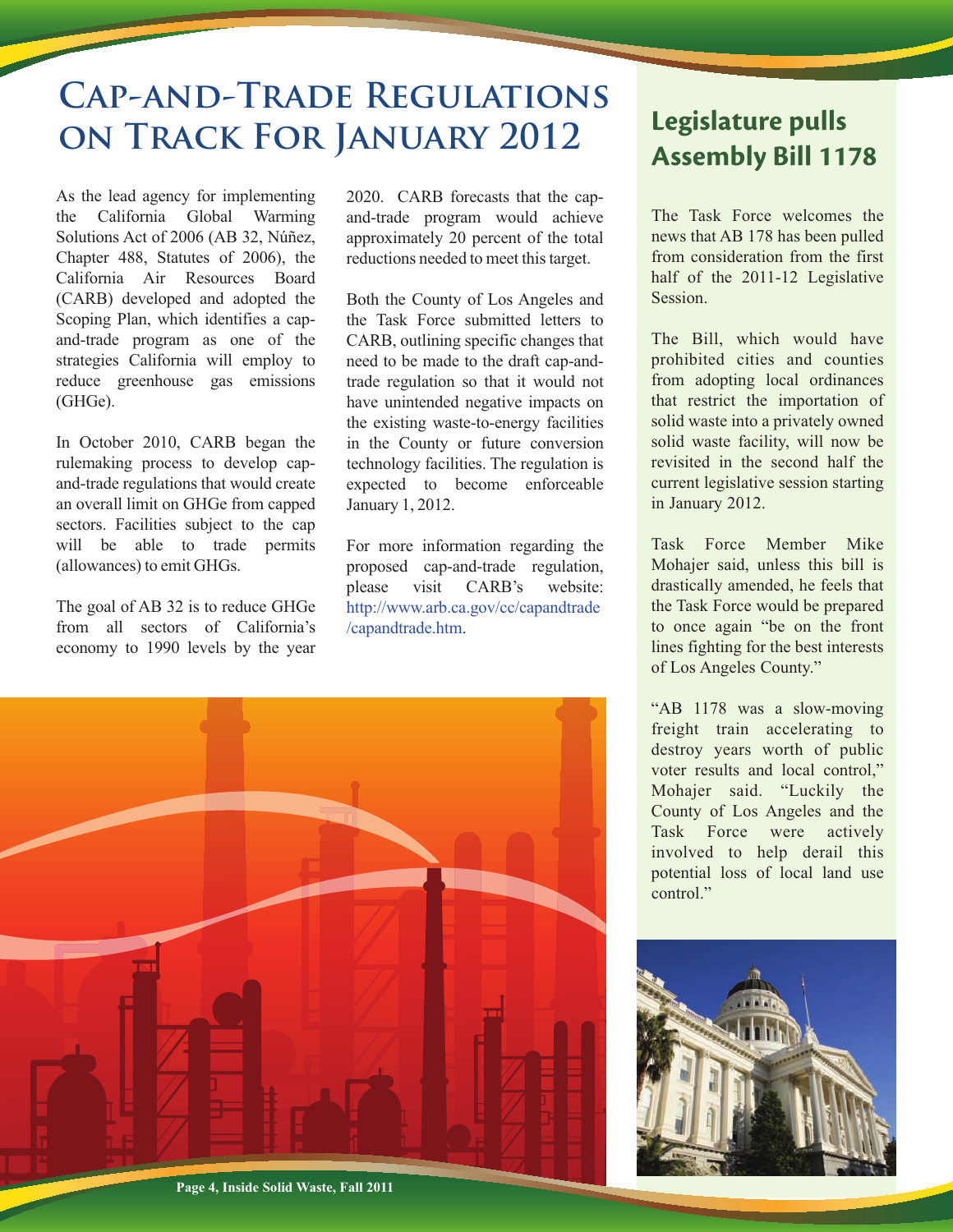## **TIRE RECYCLING EVENTS**

### **Don't let your tires get wasted!**

Los Angeles County residents are encouraged to bring their used tires to one of the County's upcoming free Waste Tire Collection Events. Tires collected from these events are recycled into playground fill and crumb rubber. Don't miss an opportunity to clean out those old, worn out tires from your yard or community. Thousands of your neighbors have already taken advantage of this service.

#### **UPCOMING RECYCLING EVENTS:**

**La Puente** - November 19, 2011 Saturday, 9 am - 3 pm, at County Road Yard 14959 E Proctor Avenue @ 9th Ave (flyer with map)(en Español)

**Hawthorne** - February 25, 2012 Saturday, 9 am - 3 pm, at Betty Ainsworth Sports Center 3851 W El Segundo Blvd. @ Doty Ave

The events in Antelope Valley are conducted in partnership with the Cities of Palmdale and Lancaster, and provide an important resource to clean up their communities.

#### **Please note the following restrictions for County Waste Tire Collection Events:**

Tires from LA County residents only. No tires from businesses. No oversized or tractor tires. Rims accepted.

If you plan to transport 10 or more tires per trip, you must contact the County Public Health Department a week ahead at (626) 430-5540 to obtain a tire transport form.

For more information on the next waste tire collection event, please visit www.CleanLA.com.



**Los Angeles County Conversion Technology Update**

**Enthusiasm for conversion technology continues to grow. County of Los Angeles Department of Public Works has received nearly 50 new proposals from area technology vendors and financial firms looking to get involved in the groundbreaking new technology.** 

**The vendors were responding to Public Works' recently issued Requests for Expressions of Interest (RFEIs) seeking companies interested in partnering to develop conversion technology facilities.** 

**The information gathered from the RFEIs submittals will be broken down into two different categories of potential technology or financial partners. Once compiled and vetted, the County will make the information available through an online database to the various stakeholders.** 

**The County is also developing an economic modeling tool that will be available online for local stakeholders to estimate tipping fees for various sizes and types of conversion technology facilities. As interest in development of conversion technologies continues to grow in the County, these tools will help facilitate partnerships and information sharing that will enable projects to move towards development.** 

**More information regarding both of these public resources will be available soon. Contact Coby Skye at cskye@dpw.la county.gov or Tobie Mitchell at tmitchell@dpw.lacounty.gov with questions about the County's Conversion Technology Program.** 

**Page 5, Inside Solid Waste, Fall 2011**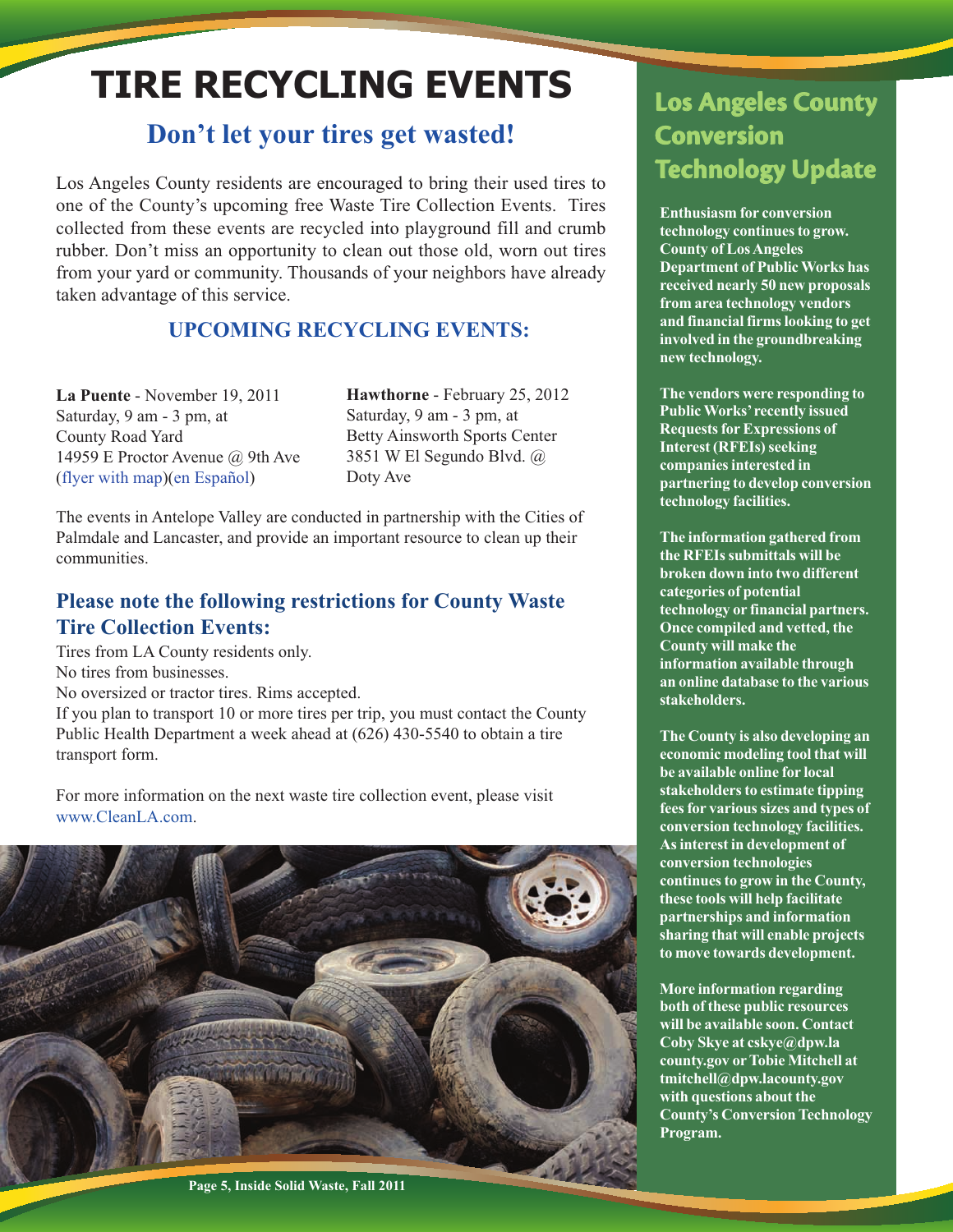## **New Stewardship Models for Carpet and Paint Retailers**



As reported in the Spring issue of *Inside Solid Waste*, California is taking another bold step forward in environmental protection by pioneering the field of extended producer responsibility (EPR). State law now mandates implementation of stewardship programs for postconsumer carpet and architectural paint.

The Task Force has consistently supported EPR and was actively involved to ensure the enactment of stewardship bills for paint (AB 1343) and carpet (AB 2398) in 2010. EPR relieves a significant burden from local governments by requiring manufacturers to share responsibility for the end-of-life management of their products.

State statute now requires a five cent stewardship assessment fee per square yard of carpet sold in California. This upfront cost will be used to run a new stewardship program that will provide convenient opportunities for carpet collection and reprocessing to divert would-be waste carpet from landfill disposal. Carpet recovery will reduce virgin oil demand and preserve California's valuable and diminishing landfill space, while providing post-consumer material feedstock for both recycledcontent products and green energy generation.

Likewise, architectural paint stewardship will provide multiple benefits. Due to their toxicity, paint products are unsuitable for disposal in sanitary landfills, placing a burden on local jurisdictions to collect and properly manage the unused paint through their Household Hazardous Waste (HHW) collection programs and permanent centers.

Architectural paint is the most

voluminous and the most expensive component of HHW programs in Los Angeles County. Yet the composition of paint also allows for a high rate of recyclability. A stewardship assessment for paint will be approved by CalRecycle upon review of the submitted stewardship plan(s).

The Task Force has been actively submitting comments to improve carpet and paint regulations throughout the process. The main points of emphasis include: not excluding transformation and conversion technologies (carpet), ensuring fair share compensation to local agencies (paint), increasing market development efforts (both), and developing effective local retailer outreach/consumer education efforts (both).Complete Task Force comment letters can be found by visiting ladpw.org/epd/TF/Corresp.cfm.

The Task Force is hopeful that millions of taxpayer dollars will be saved with the implementation of paint and carpet stewardship while natural resources will be protected. CalRecycle is currently in the final stages of the formal rulemaking process to adopt the carpet and paint stewardship regulations.

For additional information contact Mike Mohajer of the Task Force at 909-592-1147 or MikeMohajer@ yahoo.com. For up to date information on the status of proposed regulations please visit www.cal recycle.ca.gov/Laws/Rule making/.

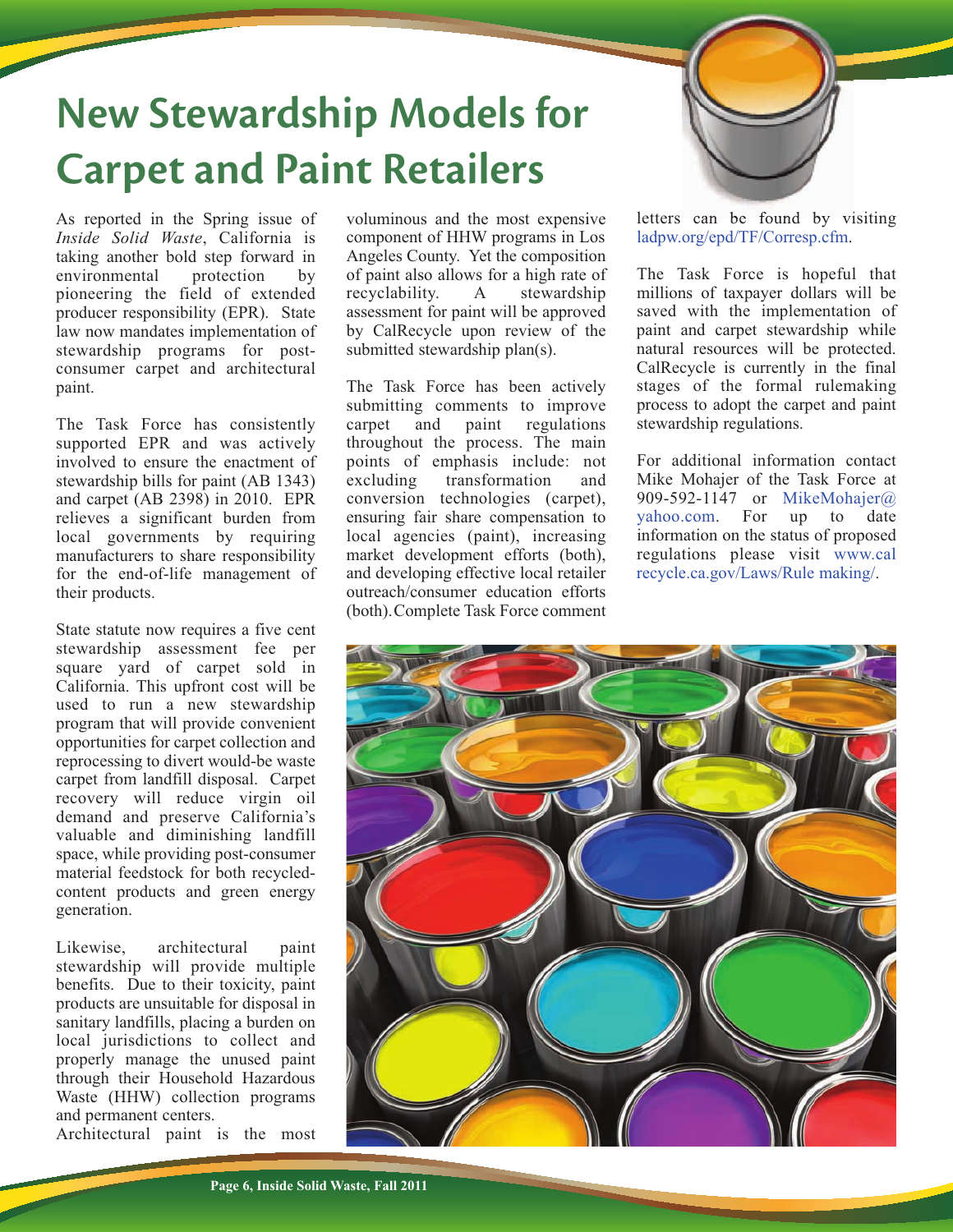# **State Drafts New Regulations for Composting Facilities**

The California Water Resources Control Board (Water Board) is developing proposals for a statewide order for composting facilities designed to reduce threats to groundwater due to liquid discharges from compost facilities.

According to the draft regulatory concepts, compost facilities will need to either obtain a waiver or a Waste Discharge permit and implement Water Quality Protection Measures (WQPMs).

Additionally, the concept includes development of tiered WQPMs based on waste type and facility location, and assessment of annual fees commensurate with WQPMs regulatory efforts.

According to the Water Board, the proposed policy would be consistent with the objectives of the Porter-Cologne Water Quality Control Act, codified in California Water Code, Division 7, Section 13000, which requires facilities to report discharges affecting waterways. It would also be consistent with California Code, Title 27, Chapter 3, which applies to composting facilities that discharge liquids that could be classified as "designated waste" to be managed under a Class 2 waste management system.

As of end of October 2011, the Water Board has conducted three stakeholder meetings in Southern California and additional three in Sacramento. The Task Force has been participating in

the stakeholder meetings to ensure consistency of composting regulations among State agencies (CalRecycle, Water Board, Air Resources Board) and local Air Pollution Control Districts/Air Quality Management Districts. As



such, the Task Force has raised concern with lack of consistency of definitions of the "organic" waste and "compostable organic" waste by these agencies and the impact that this would have on local governments due to the CalRecycle's policy wanting jurisdictions to reduce the amount of organic solid waste disposed in 2008 by 50 percent by the year 2020.

For more information, contact Wu Tan, County of Los Angeles Department of Public Works, at (626) 458-2193. email wtan@ dpw.lacounty.gov, or Mike Mohajer of the Task Force, at (909) 592-1147 or MikeMohajer@yahoo.com or visit http://www.waterboards.ca.gov/water\_ issues/programs/compost/index.shtml.

# **NOTICE**

**If you would like to subscribe or cancel your subscription to Inside Solid Waste, Please email your request to Michael Kaspar at** *mkaspar@dpw.lacounty.org*

**Please note that your email address will be kept confidential. We will not sell or share your address with a third party.**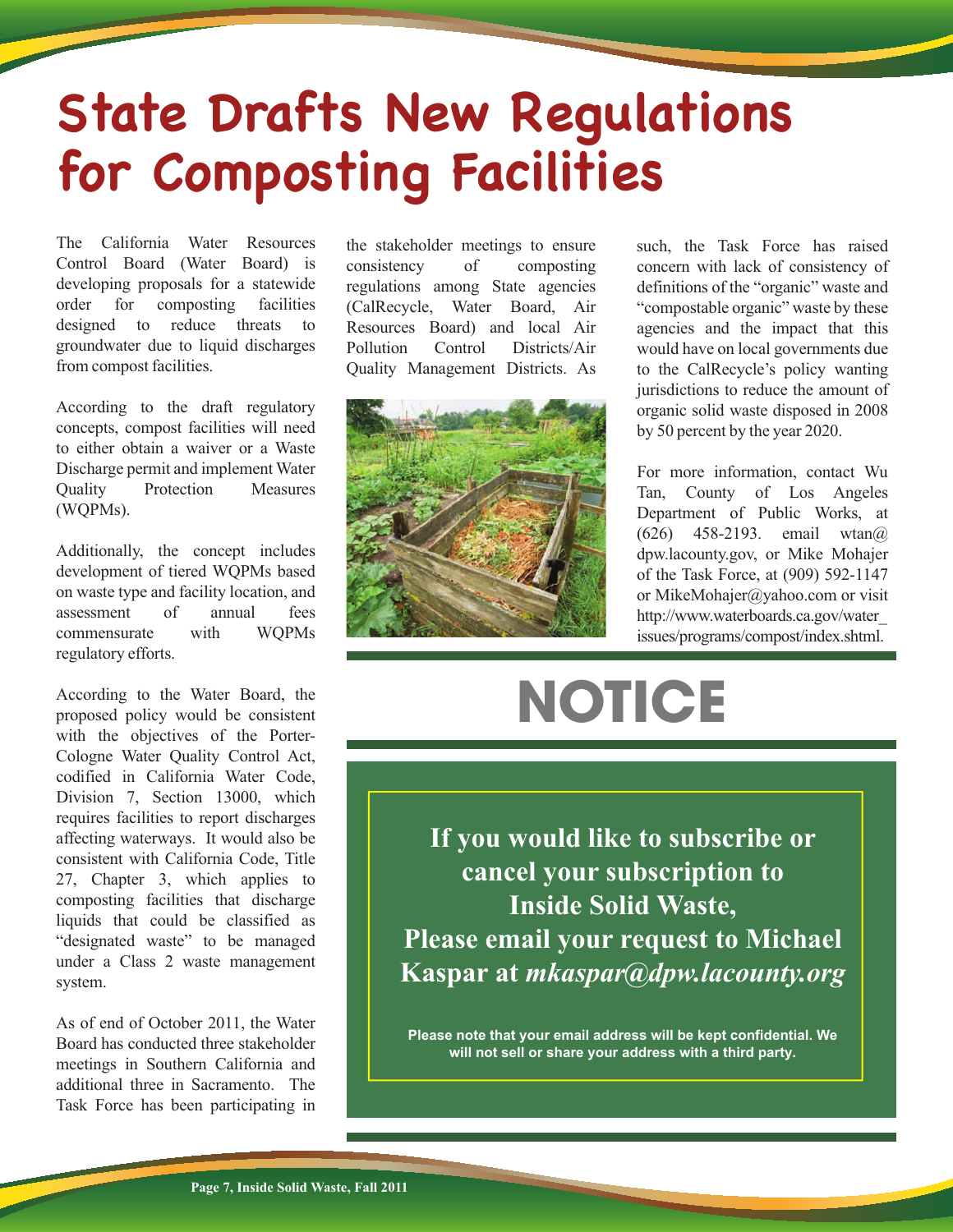## **OCTOBER 2011 LEGISLATIVE SUMMARY**

#### **2011-2012 Legislative Session**

*The Task Force continuously monitors and analyzes pending legislative bills that may impact solid waste management in Los Angeles County. Below is a summary and status of bills the Task Force has taken a position on through October 2011.*

| <b>Bill Number</b> | <b>Task Force</b><br><b>Position</b> | <b>Status</b> | <b>Summary</b>                                                                                                                                                                                                                                                                                                                                                                                                                                                                                                                                                                                                        |
|--------------------|--------------------------------------|---------------|-----------------------------------------------------------------------------------------------------------------------------------------------------------------------------------------------------------------------------------------------------------------------------------------------------------------------------------------------------------------------------------------------------------------------------------------------------------------------------------------------------------------------------------------------------------------------------------------------------------------------|
| AB 34              | Oppose                               | 2 year bill   | This bill would establish site-specific odor performance thresholds for<br>compost facilities. The Task Force was opposed to provisions that would<br>prohibit a Local Enforcement Agency from verifying a complaint that<br>originates from a compost facility unless the odor violates those<br>performance thresholds.                                                                                                                                                                                                                                                                                             |
| AB 341             | Oppose                               | Chaptered     | This bill will, among other things:<br>(1) declare the State's policy goal that not less than 75% of all solid<br>waste generated be source reduced, recycled, or composted by the year<br>2020, excluding all other solid waste management options such as<br>conversion technologies;<br>(2) eliminate Local Task Force review and CalRecycle approval of<br>amendments to Nondisposal Facility Elements (NDFEs);<br>(3) establish mandatory commercial recycling (MCR), including<br>requiring a jurisdiction to implement a MCR program and include that<br>program in a jurisdiction's AB 939 compliance review. |
| AB 358             | Oppose                               | Chaptered     | This bill will, among other things, authorize the Water Resources<br>Control Board to require closure of any underground storage tank (UST)<br>case. The Task Force expressed concerns that the bill would result in<br>lowering the standards for UST case closure while imposing an<br>unfunded mandate on local governments.                                                                                                                                                                                                                                                                                       |
| AB 480             | Oppose                               | 2 year bill   | This bill would, among other things, specify that an insurance carrier<br>established by a solid waste facility operator shall not be required to be<br>a California admitted insurer. The Task Force opposes this bill since it<br>would weaken existing regulations and releases captive insurance<br>companies from State requirements which would pose a financial risk<br>to the State and local governments.                                                                                                                                                                                                    |
| AB 525             | Support<br>if Amended                | Chaptered     | This bill authorizes CalRecycle to set aside grant funding for local<br>government public works projects that use waste tires. The Task Force<br>requested amendments related to per capita distribution of grant funding<br>related to projects using waste tires for the Los Angeles County region.<br>The bill also reauthorized the fee collection mechanism for AB 2398,<br>the paint stewardship law passed in 2010 but subject to Proposition 26.                                                                                                                                                              |
| AB 712             | Oppose                               | Chaptered     | This bill will prohibit CalRecycle, on and after July 1, 2012, from<br>making any payments, grants, or loans to a jurisdiction that has adopted<br>or is enforcing a land-use restriction that prevents the siting or operation<br>of a certified recycling center at a supermarket site. The Task Force<br>expressed concern that this bill is an infringement of local land-use<br>autonomy.                                                                                                                                                                                                                        |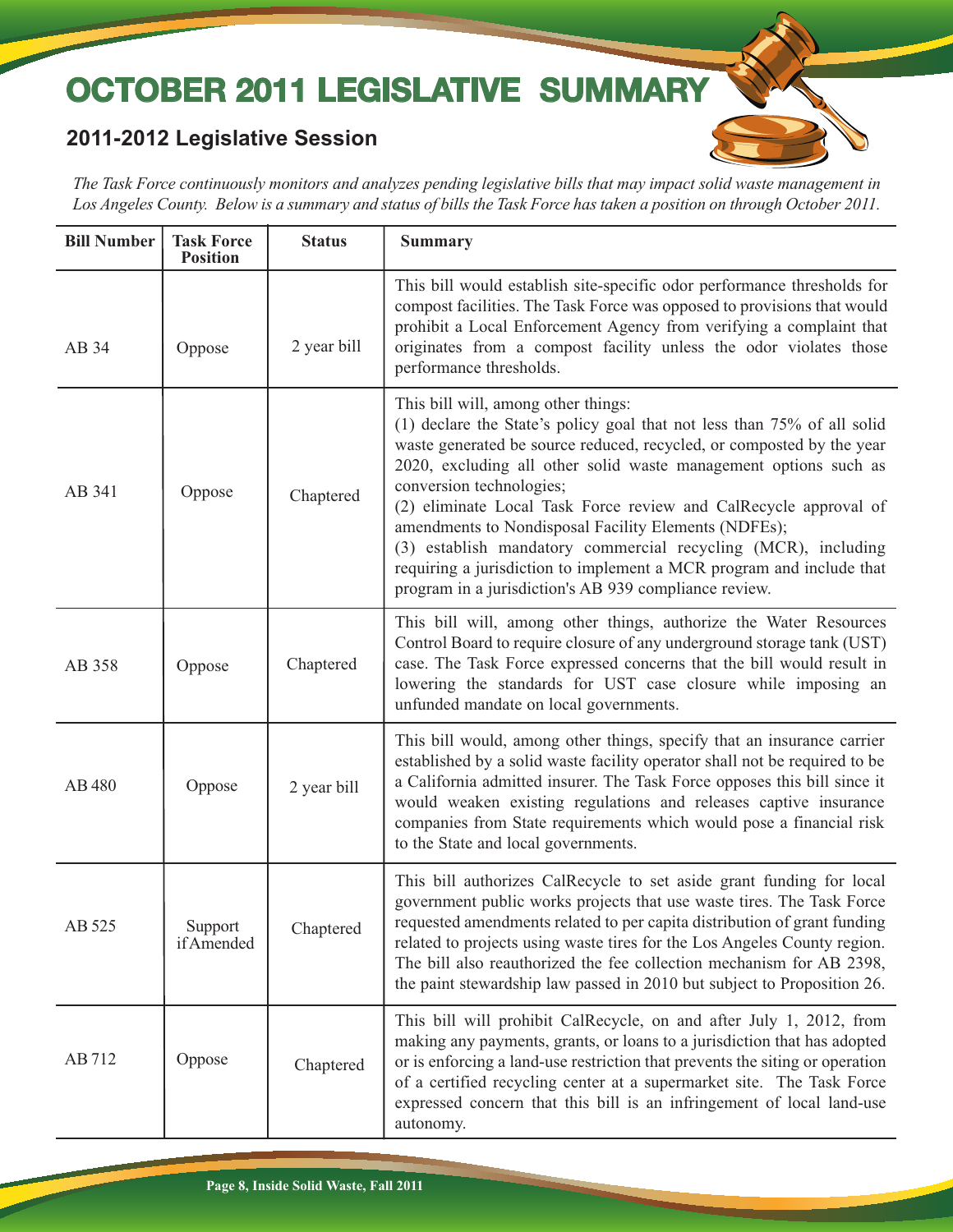## **OCTOBER 2011 LEGISLATIVE SUMMAR**

**Bill Number** Task Force Status Summary

| 2ł<br>n.<br>г |  |  |
|---------------|--|--|
|               |  |  |
|               |  |  |

|               | <b>Position</b>             |             |                                                                                                                                                                                                                                                                                                                                                                                                    |
|---------------|-----------------------------|-------------|----------------------------------------------------------------------------------------------------------------------------------------------------------------------------------------------------------------------------------------------------------------------------------------------------------------------------------------------------------------------------------------------------|
| AB 789        | Support<br>if Amended       | 2 Year Bill | This bill would require CalRecycle to set aside 16 percent of grant<br>funding for local government public works projects that use waste tires.<br>The bill would sunset the grant program on June 30, 2015. The Task<br>Force requested amendments related to per capita distribution of grant<br>funding for the Los Angeles County region.                                                      |
| AB 812        | Support                     | 2 year bill | This bill would, among other things, require the Department of<br>Transportation to increase the allowable amount of recycled asphalt<br>pavement to 50 percent unless it is determined to not be practical.                                                                                                                                                                                       |
| AB 818        | Oppose                      | Chaptered   | This bill would have required an owner of a multifamily dwelling,<br>defined as consisting of five or more living units, to arrange for<br>recycling services for the multifamily dwelling. The Task Force<br>opposed this bill as local governments have the ability to implement<br>recycling requirements. This bill would have become operative only if<br>AB 341 was not chaptered.           |
| AB 960        | Support                     | 2 Year Bill | This bill would, among other things, require development of regulations<br>to ensure E-waste is properly managed and not improperly exported if<br>the E-waste is receiving reimbursements under the Electronic Waste<br>Recycling Act of 2003.                                                                                                                                                    |
| AB 1149       | Support                     | Chaptered   | The bill will extend the State's recycled plastic market development<br>program an additional five years.                                                                                                                                                                                                                                                                                          |
| AB 1178       | Oppose                      | 2 Year Bill | This bill would prohibit any restrictions on the importation of solid<br>waste into a privately owned solid waste facility based on place of<br>origin. The Task Force strongly opposed the bill since it would overturn<br>the will of California voters, interfere with judicial matters, and usurp<br>local government authority.                                                               |
| AB 1189       | Oppose<br>unless<br>Amended | 2 Year Bill | The bill would, among other things, require battery manufacturers to<br>submit a household battery stewardship plan to CalRecycle, by January<br>1, 2012. The Task force expressed concerns with provisions that would<br>require governmental entities that operate an HHW collection program<br>to sort batteries from other collected materials.                                                |
| AB 1303       | Support                     | 2 Year Bill | This bill would, among other things, extend the Public Interest Energy<br>Research program utilized to promote renewable energy and clean<br>technology projects.                                                                                                                                                                                                                                  |
| <b>SBX1-2</b> | Oppose                      | Chaptered   | This bill delayed the current 20 percent Renewable Portfolio Standard<br>by one year, to Dec. 31, 2013, and increased the amount of renewable<br>energy utilities were required to procure to 33 percent by Dec. 31, 2020.<br>The Task Force opposed the provisions of the bill that perpetuate<br>inaccurate definitions that hinder the development of conversion<br>technologies in California. |